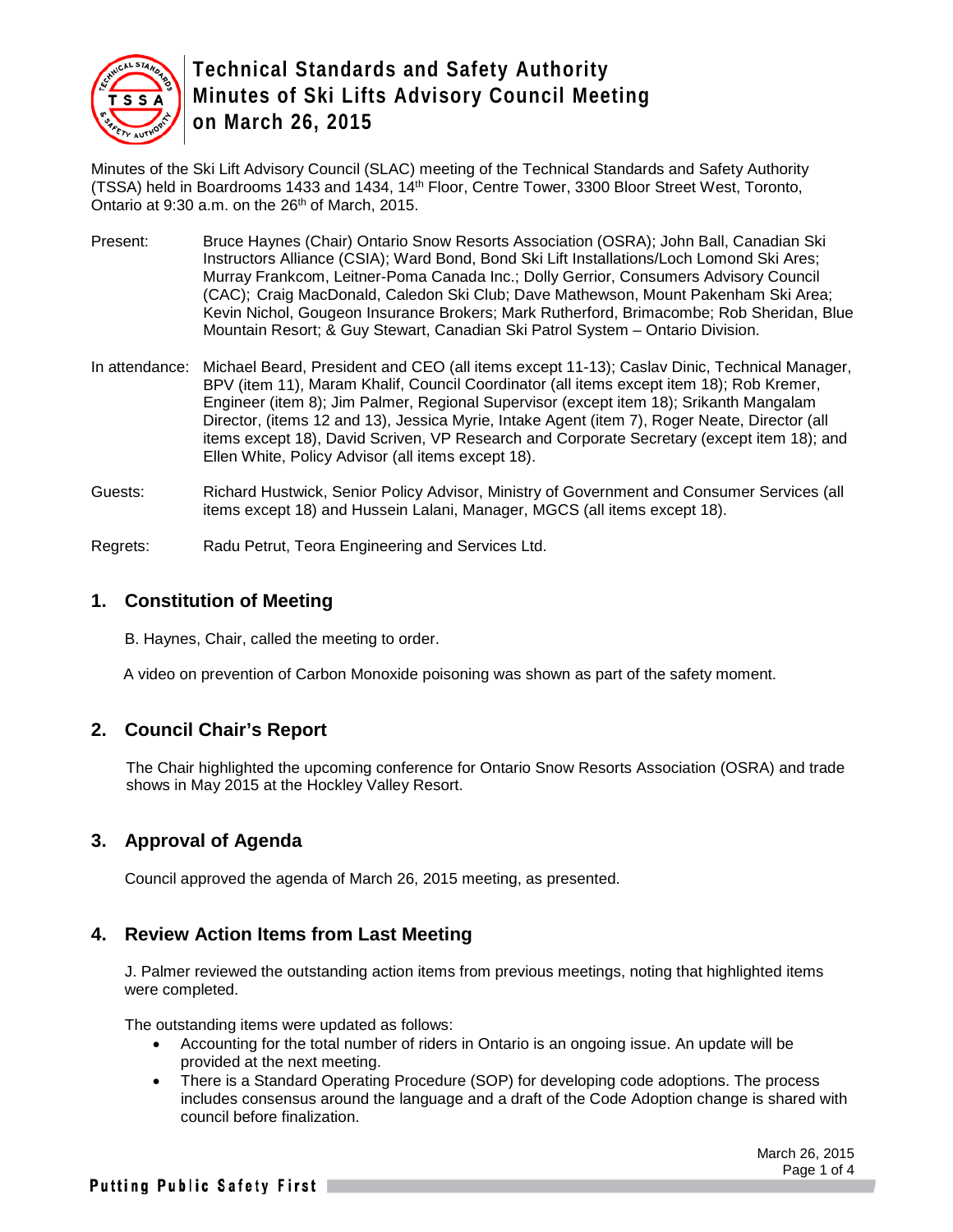

#### **5. Approval of the Minutes**

Council approved the minutes of the October 15, 2014 Ski Lift Advisory Council meeting as presented, as a true and correct record of said meeting.

## **6. TSSA President & CEO's Report**

As part of the advanced materials for this meeting, which form part of the record of the meeting, council received a report from the President and CEO, regarding TSSA's key activities over the last quarter, which was treated as read.

TSSA's new external safety award initiative was highlighted. Additional details will be provided under item 7.

## **7. Introduction of TSSA's External Safety Awards**

With the aid of a PowerPoint presentation, which forms part of the record of the meeting, J. Myrie presented the background information on how the external safety awards program was developed.

She provided examples of actions that may be awarded. She also noted that a past incident does not automatically disqualify a nomination. Implementing risk prevention as a result of an incident could be considered for an innovative safety award.

This program is still evolving and changes may be made accordingly.

#### **8. Engineers/Submissions Process**

*Engineering submissions task group update:* R. Kremer reported to council that due to the small number of submissions for this industry, relative to the elevator industry, a separate queue for ski lift submissions has been created. R. Kremer outlined the limits of flexibility on the due date for aging lift assessments. These assessments must be received no later than April 30th following the season in which they were originally due. A brief discussion ensued around how to manage a load test that has been reset within the five-year frame.

## **9. Aging Equipment**

There was no update under this item.

## **10. Ministry of Government and Consumer Services (MGCS)**

R. Hustwick provided a high-level overview of the regulatory renewal process. The current priorities were noted as Operating Engineers, Liquid Natural Gas, and Upholstered and Stuffed Articles. He also highlighted that a review of the Ontario College of Trades is now underway led by Tony Dean, a former Ontario senior civil servant.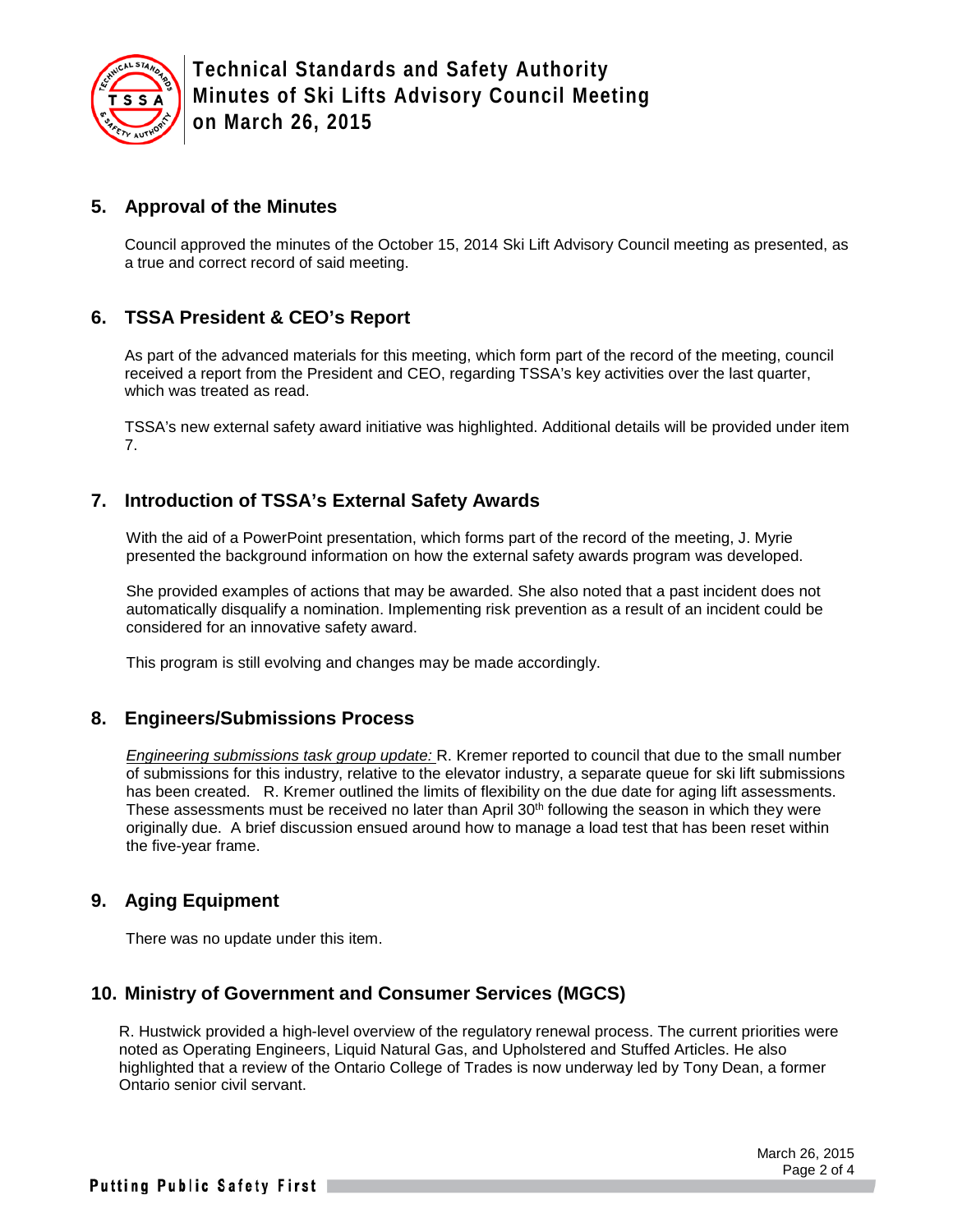

#### **11. Pressure Piping in Snow Making Systems**

A member of the industry requested an exemption from Boilers and Pressure Vessels regulation for pressure piping in snow making systems. C. Dinic reported to council that he explored options to deal with this request before an exemption is considered. The issue may be in the inspection process and he is working on finding a solution within the existing process for the inspectors. Council will be notified when an agreement is reached.

## **12. Ski Lifts Safety Compliance Information**

With the aid of a PowerPoint presentation, which forms part of the record of the meeting, R. Neate provided an overview of the status of compliance in the ski lift sector.

External factors were noted as by far the largest predicted risk by causal category under the ski lifts' state of safety portion of the presentation. With very few incidents, the importance of capturing near misses was noted. Council recommended that TSSA have staff provide an incident-reporting seminar at the Fall 2015 ski conference.

## **13. Risk Based Information Decision Making (RIDM)**

With the aid of a PowerPoint presentation, which forms part of the record of the meeting, S. Mangalam provided an overview of the process of using RIDM in the ski lifts sector.

It was clarified that external factors do not influence risk based scheduling approach, which is based on orders issued related to non-compliances identified during prior inspections. The risk associated with each order and how it was determined were further discussed.

The conflict resolution process for challenging orders issues posted on TSSA's public website, was discussed. It was also mentioned that TSSA ombudsman could be accessed to obtain assistance.

#### **14. Enforcement/Inspection/Reporting**

There was no reporting under this category.

## **15. Ontario College of Trades (OCOT)**

E. White reported to council with more information on the Dean Review of OCOT, noting that it will focus on the scope of practice of trades and the process and criteria for review panels discussing the classification or reclassification of trades as compulsory or voluntary. TSSA's position is to have no overlapping regulatory oversight within the same industry and this has been communicated to the Dean Review. While it was noted that the formal consultation process to provide a written submission ended March 13, 2015, additional opportunities for input were identified and discussed.

Further discussion clarified that in regards to TSSA requirements mechanics-in-training and the requirements for the apprenticeship program the documentation (skills passport) has in the past been harmonized.